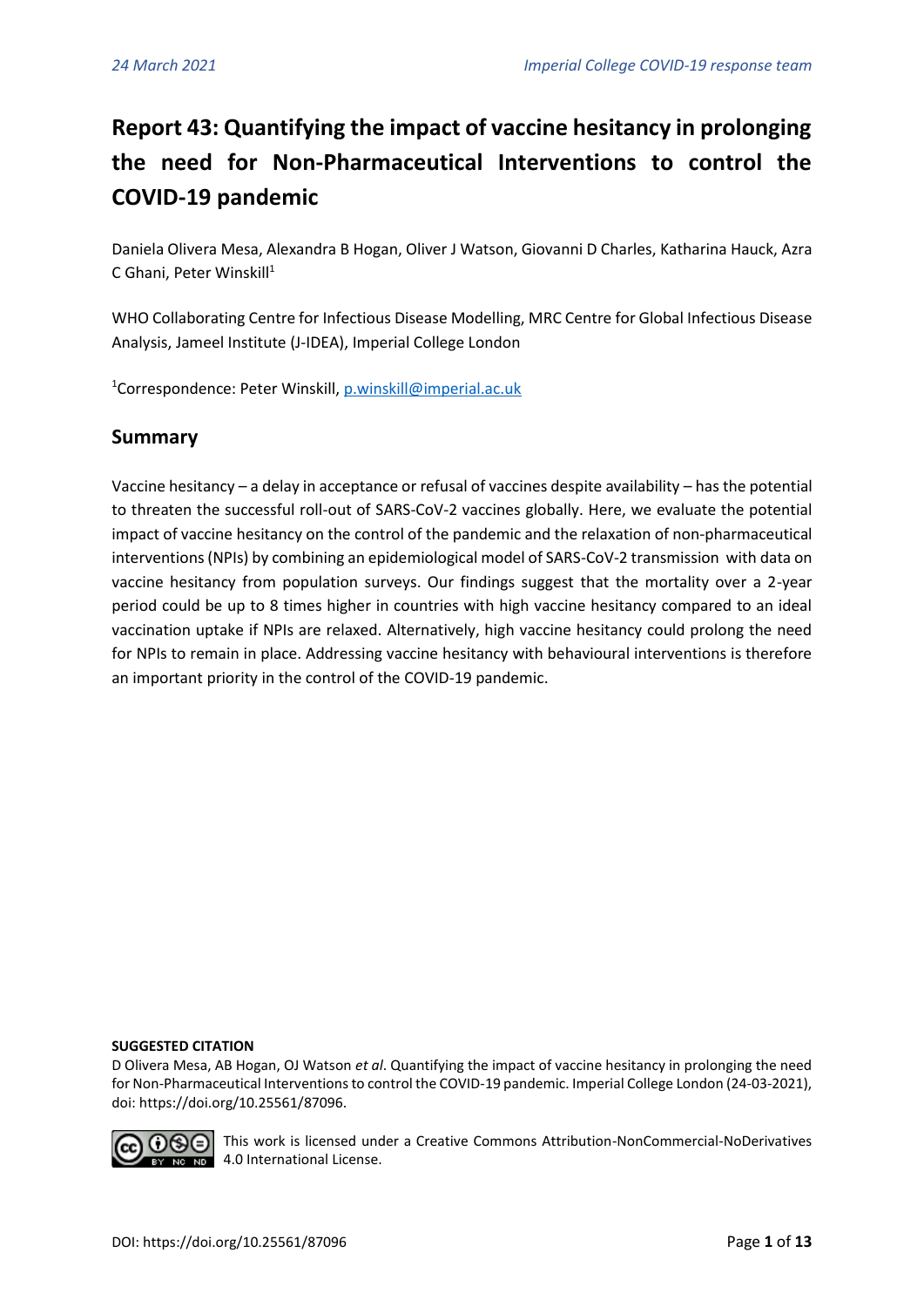# **1. Introduction**

The COVID-19 pandemic has simultaneously resulted in high global mortality and major economic disruptions. As a control measure, non-pharmaceutical interventions (NPIs) such as social distancing and mobility restrictions have been put in place worldwide and have successfully reduced transmission of the virus. However, these interventions are unsustainable in the long-term (1) and current hopes to control the pandemic rely heavily on vaccination.

In December 2020, the first vaccine against SARS-CoV-2 was approved; by March 2021, 12 vaccines had been licensed (2) and more than 300 million vaccination doses administered worldwide (3). Their reported efficacy against symptomatic disease ranges from 50% to over 95% (4-8). Given the high basic reproduction number for SARS-CoV-2 (estimates range between 3-4)(1) high levels of vaccine uptake will be required to achieve herd immunity (9), particularly if children are not vaccinated during the first phase of roll-out.

One major concern that threatens to limit the impact of vaccination is vaccine hesitancy (10). Population surveys have found that between 14% (11) and 27% (12) of adults say that they will not accept a vaccine if available, whilst between 14%(11) and 19% (12) say that they are uncertain. There is a large variation in vaccine hesitancy between countries , with the proportion saying that they would get a SARS-Cov-2 vaccine if it became available, ranging from 40% for France (12) to 89% for China (11). In many countries, vaccine hesitancy is heterogenous across sub-populations depending on gender, age, ethnicity, religion, or socioeconomic status (11-13). The key drivers of SARS-CoV-2 vaccine hesitancy are related to concerns about the accelerated pace of vaccine development (13), side-effects (12), and the spread of misinformation about the pandemic (10).

To understand the likely impact of vaccine hesitancy on future control of the pandemic, we use a mathematical model of SARS-CoV-2 transmission (9) to explore vaccine hesitancy through its impact on population coverage. We capture the effect of reduced coverage using three measured levels of vaccine hesitancy based on self-reported intention to be vaccinated from recent behavioural survey data (12). Low, medium, and high hesitancy levels result in optimistic, neutral and pessimistic scenarios respectively. Hesitancy levels are further disaggregated by age-group to capture variation in attitudes with respect to age. The hesitancy scenarios are compared to an ideal counterfactual assuming no vaccine hesitancy, in which we assume that a small proportion (2%) of the population will be ineligible to be vaccinated due to contraindications. We model each scenario with both a high and a moderate vaccine efficacy profile that represents the range of efficacies of currently approved vaccines. Informed by current vaccine roll-out in high-income countries, we assume that vaccination started in January 2021 and is implemented at a rate that results in a total campaign of 10 months to fully vaccinate the population above 15 years old, with no vaccine hesitancy (the duration of the campaign is shorter in scenarios with vaccine hesitancy, due to assuming the same roll-out speed but lower uptake).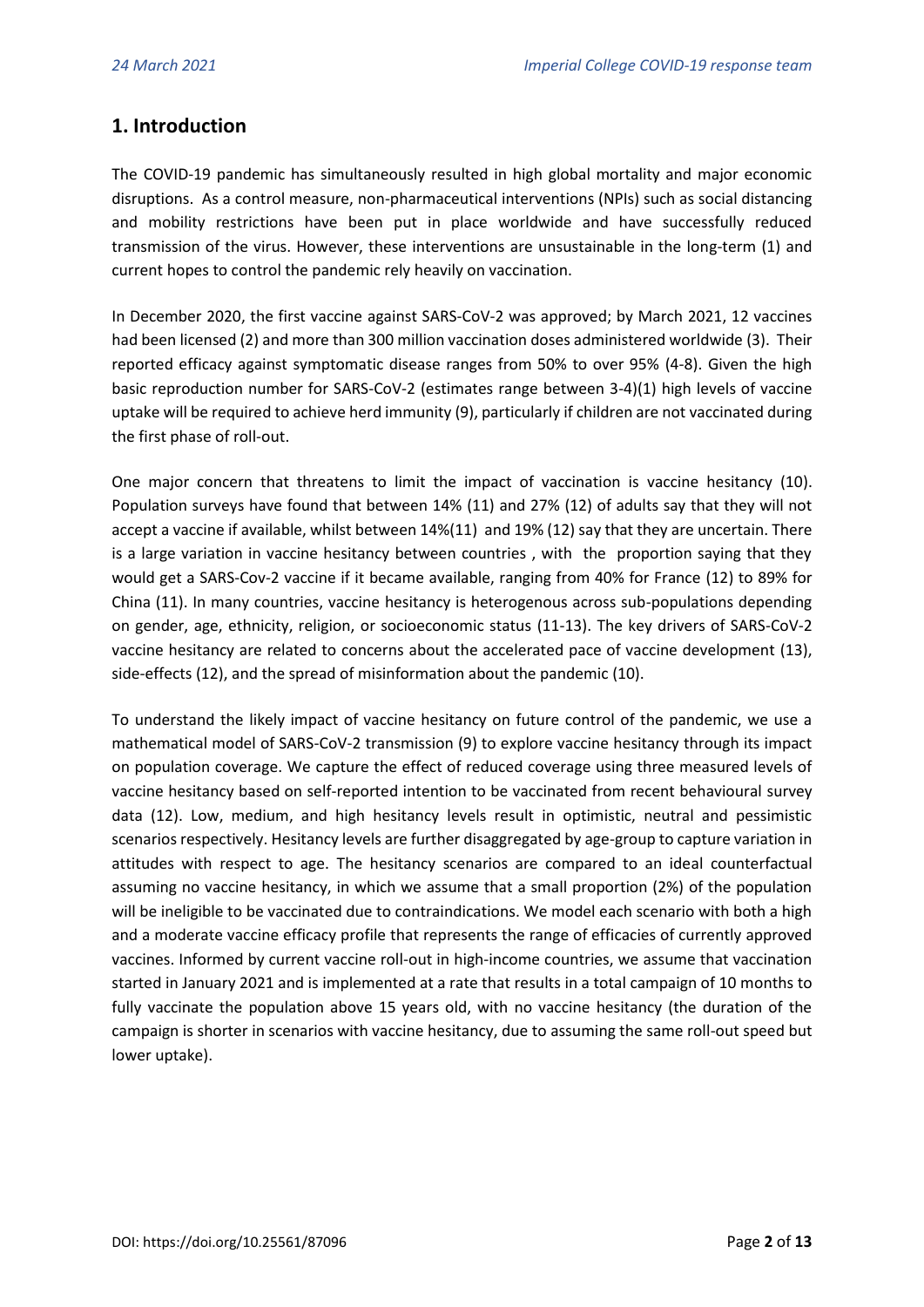# **2. Results**

We first sought to determine the public health impact of vaccination and vaccine hesitancy as NPIs are lifted. To do so, we allowed the time-varying reproductive number in the absence of immunity  $R_t$ , to be increased in steps such that the effective reproductive number  $R_{\text{eff}}$ , accounting for vaccineinduced immunity, remains at the threshold value of 1 with the assumption of ideal vaccination uptake (Figure 1 a, c). In this ideal scenario, NPIs can be fully lifted at the end of the vaccination period with a high efficacy vaccine (94% efficacy, Figure 1a). However, with a moderate efficacy vaccine (63% efficacy), some NPIs or other population-level behavioural changes may need to remain to control the epidemic (Figure 1 c). In the presence of vaccine hesitancy, lifting NPIs and relying on vaccine-induced immunity for control is predicted to lead to periodic outbreaks determined by the duration of naturally induced immunity, with the outbreak size greater at higher levels of vaccine hesitancy (Figure 1 b, d). For a high efficacy vaccine, even under the optimistic vaccine hesitancy scenario, daily deaths per million at the peak of the first outbreak are projected to be 8.7 times higher than under the ideal scenario (Figure 1b). This translates to a cumulative impact of 236 more deaths per million population in the two years after vaccination begins. For a vaccine of moderate efficacy, in an optimistic vaccine hesitancy scenario, the cumulative impact of vaccine hesitancy is projected to lead to 305 extra deaths per million population over this period.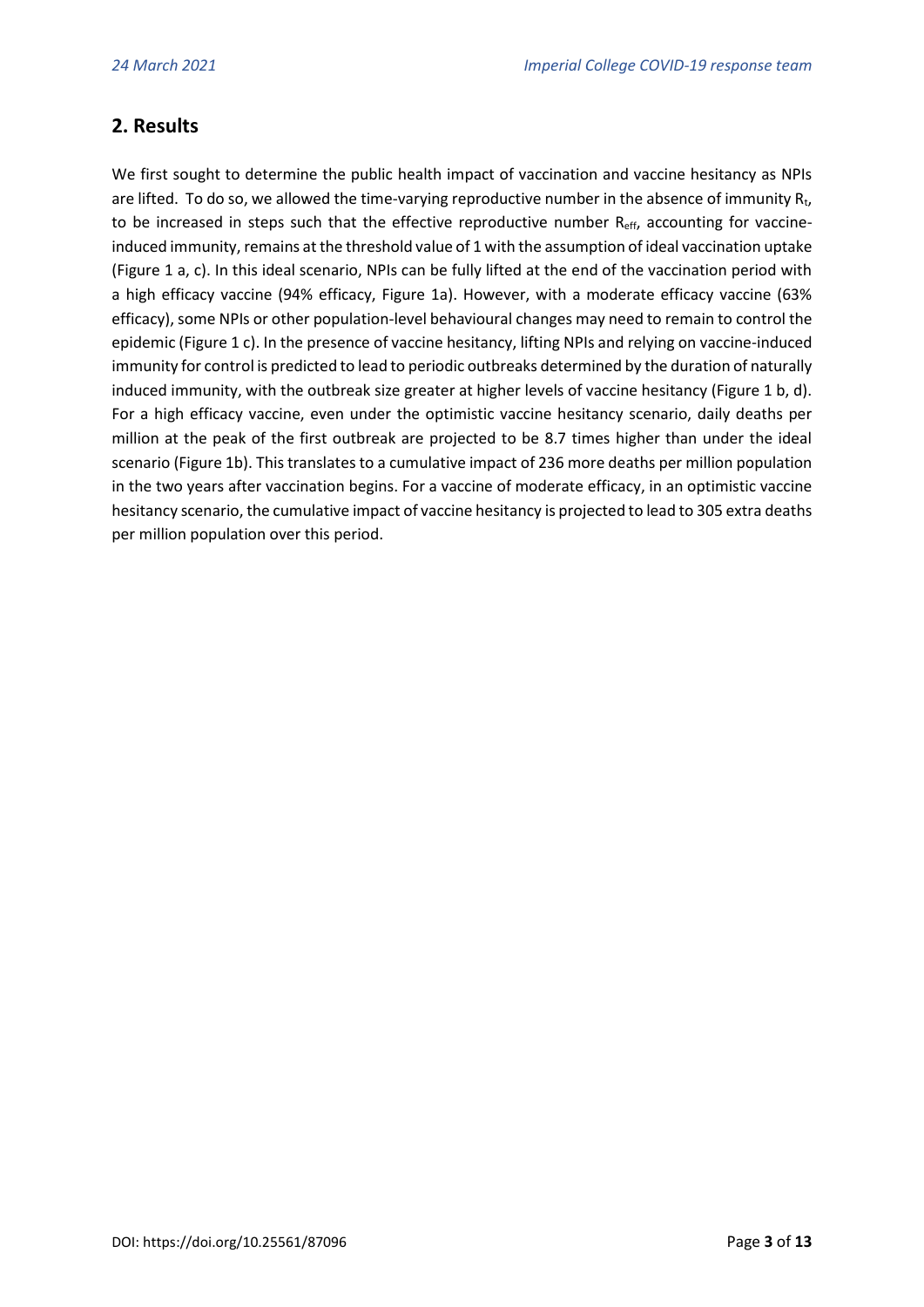

**Figure 1. Projected COVID-19 dynamics for different vaccine hesitancy levels**. Panels **a-b** show a high vaccine efficacy (94% against infection, 98% against hospitalisation and death), panels **c-d** moderate vaccine efficacy (63% against infection, 85% against hospitalisation and death). Panels **<sup>a</sup>** and **<sup>c</sup>** show the reproductive number Rt profile, which represents the level of NPI stringency, with lower numbers indicating higher stringency. In this illustrative example, we assume that a first wave of transmission occurred at the beginning of 2020 with an Rt of 2.5. This was followed by NPIs leading to a reduction in Rt to 1, followed by an Rt of 1.5 as NPIs are lifted leading to a second wave of transmission in the latter half of 2020. After vaccination is introduced at the beginning of 2021, NPIs in all scenarios are lifted according to a schedule based on coverage under the ideal scenario (no vaccine hesitancy, 98% of individuals 15 years plus are vaccinated). Panels **b** and **d** show projected deaths per million under four vaccine hesitancy scenarios: Ideal (no hesitancy, black), optimistic (low hesitancy, orange), neutral (medium hesitancy, purple), pessimistic (high hesitancy, blue). In each scenario, final vaccination coverage per age group and deaths vary according to vaccine hesitancy. Dashed lines indicate the vaccination rollout period in the ideal scenario.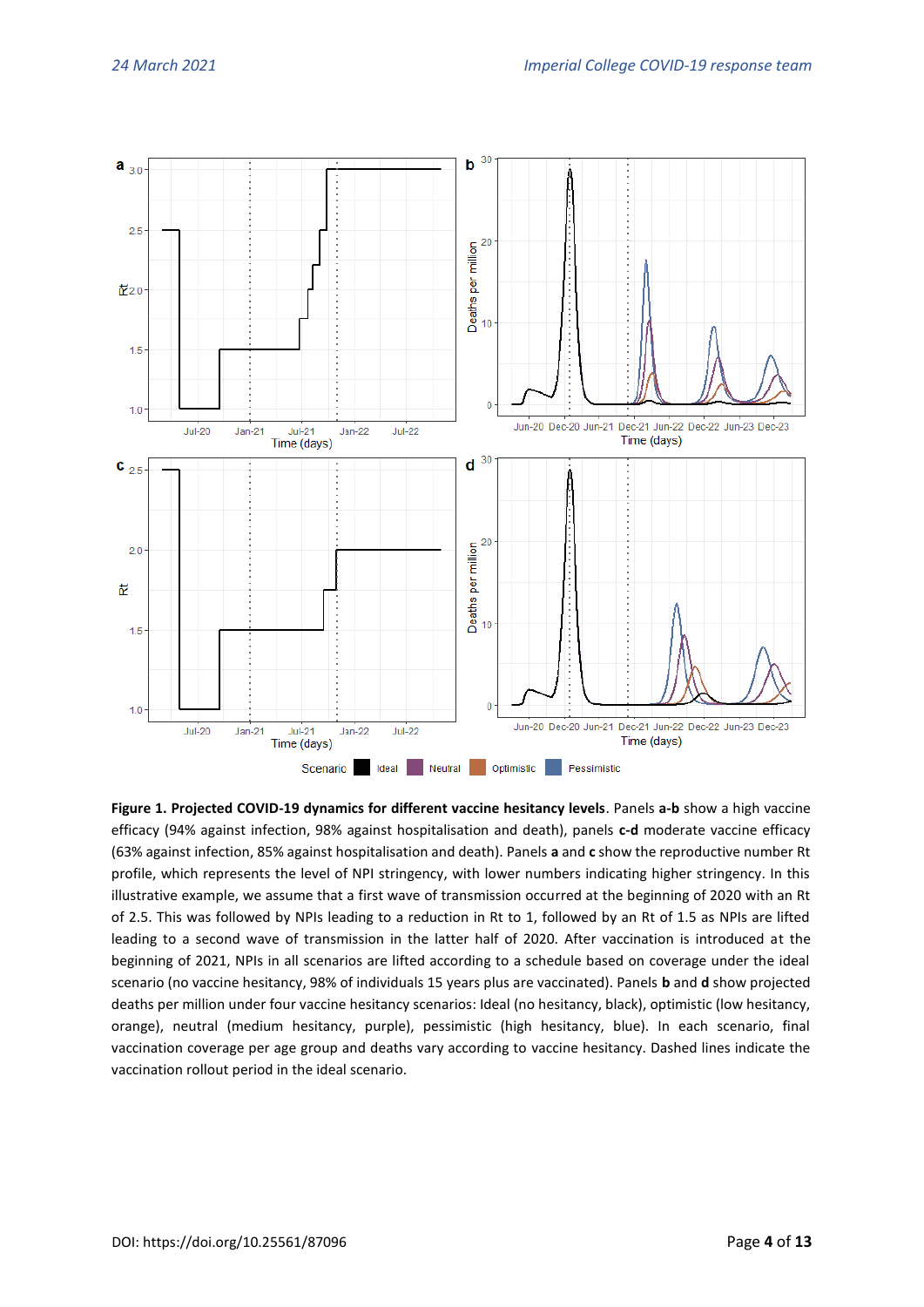These adverse impacts of vaccine hesitancy on transmission, symptomatic disease, hospitalisations, and deaths affect vaccinated as well as unvaccinated individuals because of imperfect vaccine efficacy (Figure 2). Under the pessimistic scenario for vaccine hesitancy, the resulting lower vaccination coverage is projected to lead to a 33% and 46% increase in hospitalisations in the vaccinated population for the high and moderate vaccine efficacy profile, respectively, and a 18% and 46% increase in deaths in the vaccinated population, compared to an ideal vaccination scenario (Figure 2).



**Figure 2. Public health impact of vaccine hesitancy.** High vaccine efficacy is shown on the left and moderate vaccine efficacy on the right**.** The annotated numbers are the cumulative deaths **a)** and hospitalisations **b)** per million individuals for the vaccinated and unvaccinated populations at the end of the projection horizon (1 January 2021 - 31 December 2022). Vaccination coverage of individuals aged 15 years and older is highest in the ideal scenario at 98%, and lowest in the pessimistic scenario because of vaccine hesitancy.

As an alternative way to assess the impact of vaccine hesitancy on the pandemic, we evaluated the degree to which other NPIs would need to remain in place given the real-time achieved vaccine coverage in order to prevent further epidemics (i.e. keep  $\text{R}_{\text{eff}}$ <1, Figure 3). For the high efficacy vaccine, under the ideal scenario, we predict that NPIs could be fully lifted by the end of 2021 whilst keeping transmission under control. However, even under the optimistic scenario with low vaccine hesitancy, limited NPIs or other behavioural modifications might need to remain in place, with  $R<sub>t</sub>$  having to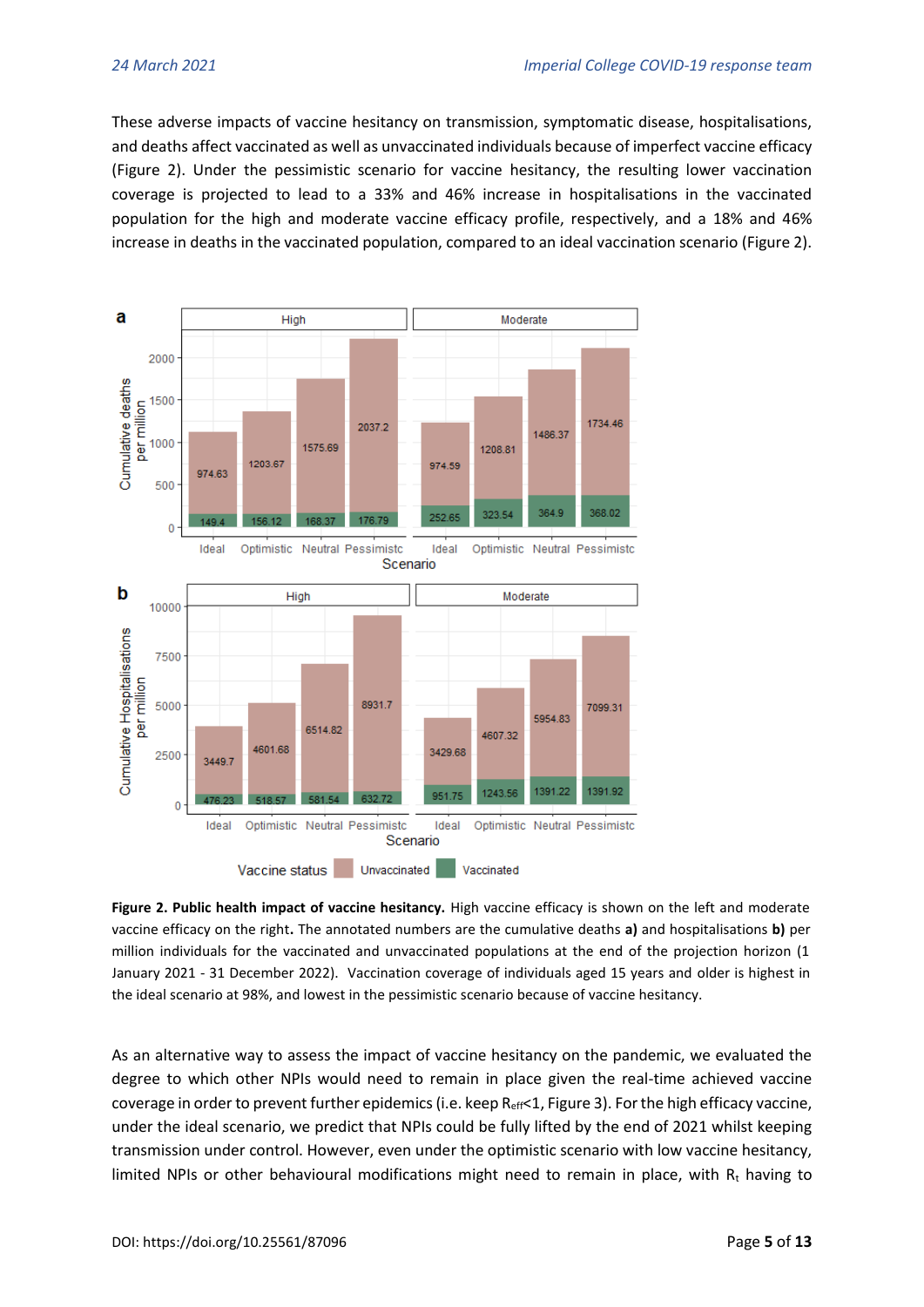remain below 2.4 to prevent further epidemics, 79% of the assumed  $R_0$  of 3. For the more pessimistic scenarios of vaccine hesitancy, and for lower vaccine efficacy, these differences become more pronounced. A difference of ~35% in the effective reproductive number could represent the closure of educational institutions or limiting interaction between households to achieve control of the epidemic (14); both of which are not sustainable or desirable.



**Figure 3. Stringency of NPIs required to control the epidemic under different vaccine hesitancy scenarios.**  Reproductive number profiles are estimated to keep  $R_{\text{eff}}$ <1 such that epidemic impact is the same for each scenario as in the ideal scenario. A lower reproductive number corresponds to more stringent NPIs. Continuous lines represent profiles for a high efficacy vaccine and dashed lines represent profiles for a moderate efficacy vaccine. The vertical dotted lines show the period of vaccination in the ideal scenario.

Our illustrative examples above are comparable to the waves of COVID-19 outbreaks in Europe. However, vaccine hesitancy varies between countries (Figure 4a). To evaluate the impact of these variations, we chose three European countries with different vaccine acceptance views: France, Germany, and the United Kingdom (UK). For each country, we modelled the trajectory of the pandemic under an ideal vaccination and a neutral vaccine hesitancy scenario. For a vaccine with high efficacy, we project 1.3, 4.5 and 8.7 times more deaths in 2021/2022 in a scenario with hesitancy compared to an ideal scenario in the UK, Germany and France respectively (Figure 4).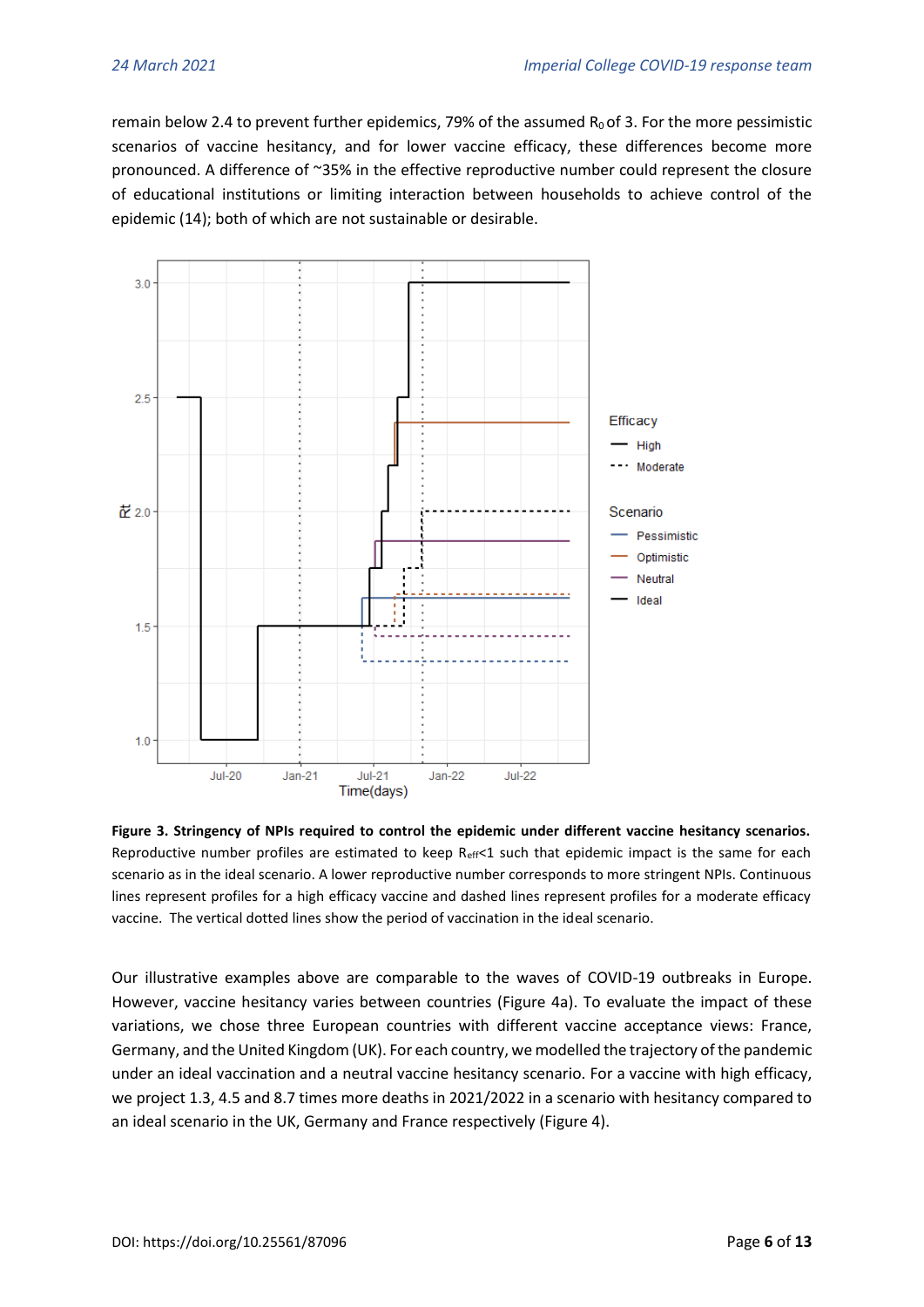

**Figure 4. Impact of vaccine hesitancy for three European countries. a)** Reported vaccine acceptance per age group in France, Germany and the United Kingdom reproduced from Jones et al.(12). **b)** Cumulative death ratios per age group compared to the ideal vaccine uptake scenario, by country and vaccine efficacy profile. The ratio compares cumulative deaths projected over a two-year period after vaccination starts for two scenarios: An ideal scenario, where 98% of the population older than 15 years gets vaccinated and a vaccine hesitancy scenario, where coverage for people over 15 years old is based on vaccine acceptance from **a).** SARS-CoV-2 dynamics were fitted for each country for 2020, simulations were generated for a vaccination campaign starting Jan 2021 and lasting 10 months.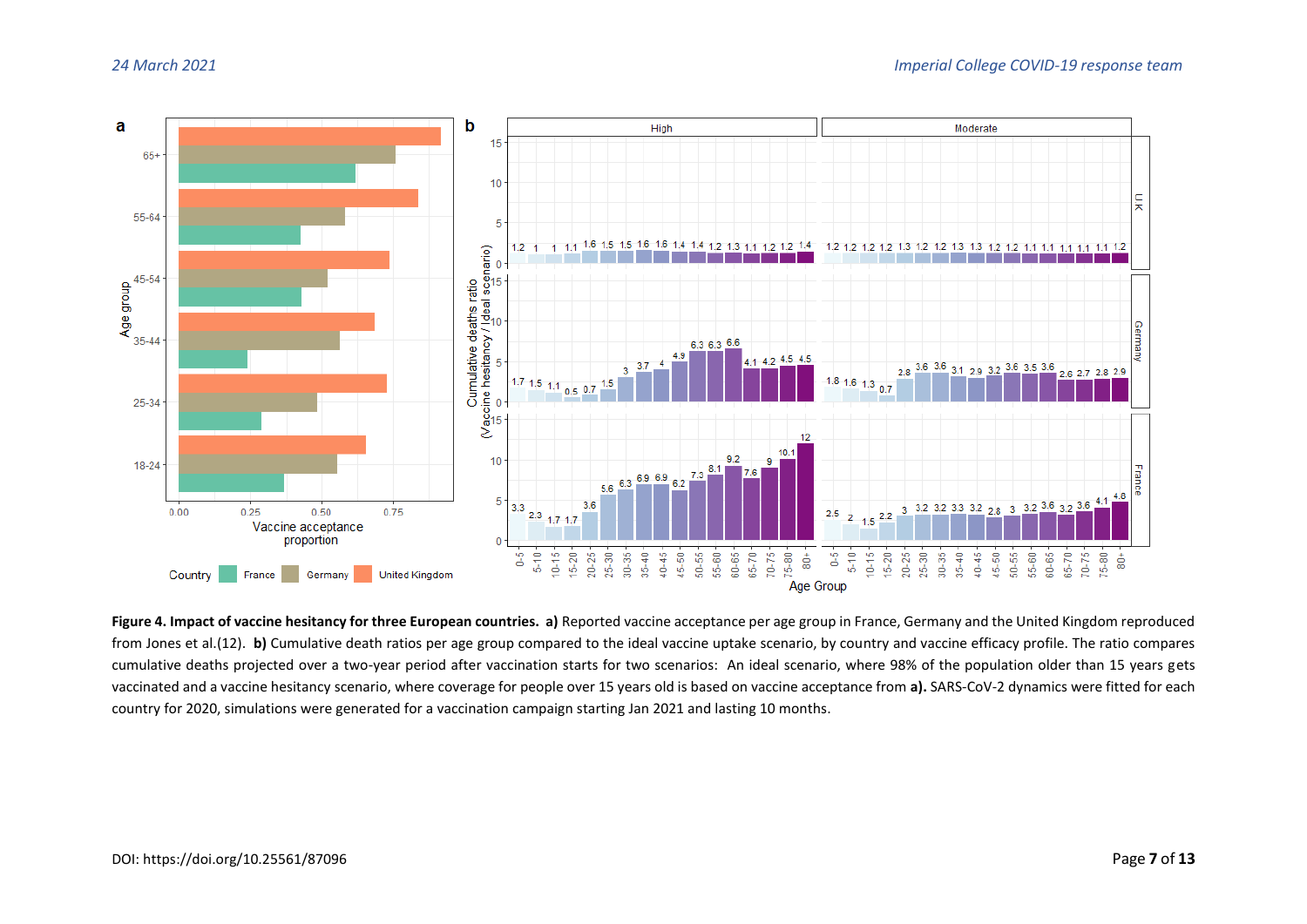# **3. Discussion**

Our findings show the considerable impact of vaccine hesitancy, detailing the considerable mortality that could be averted with increased vaccine coverage. However, our analysis necessarily makes many simplifying assumptions, and it is important to note that the future trajectory of the epidemic will depend on the complex interactions between vaccination uptake, behaviour, and government interventions. First, we have assumed homogenous mixing between vaccine hesitant individuals. However, as has been seen for other diseases, COVID-19 vaccine hesitancy is heterogenous and clustered within population subgroups (15). Transmission is more likely to be sustained within clusters with low vaccine coverage (16, 17) and therefore future outbreaks may be limited to these subpopulations. Secondly, self-reported attitudes to COVID-19 vaccines are changing over time (11, 12) and levels may improve as confidence grows in the vaccination programmes. Thirdly, we do not account for immune escape from the vaccine due to new variants arising. Whilst second generation vaccines will likely become available to address this issue, it is currently unclear whether some of the high levels of vaccine uptake observed in early vaccine roll-outs would be sustained in subsequent booster programmes.

Getting vaccinated is an individual choice, but these individual choices have population wide effects that are likely to challenge current efforts to control COVID-19. Our findings suggest that vaccine hesitancy may have a substantial impact on the pandemic trajectory, deaths, and hospitalization. To prevent such adverse outcomes, NPIs would need to stay in place longer, or possibly indefinitely, resulting in high economic and social costs (18, 19). Reducing vaccine hesitancy is therefore an important public health priority. Interventions that aim to build trust, for example with communitybased public education or via positive role-models, are proven efficacious approaches to address hesitancy (20). There is an ongoing debate about vaccine passports as a condition to travel, or a vaccination requirement for employees (21). Such interventions may be effective because they incentivize individuals to get vaccinated, but they are controversial in libertarian democracies because they curtail personal freedom and individual choice about medical treatments. The alternative will be to accept some level of disease, hospitalisation and deaths given the level of vaccine coverage achieved whilst allowing NPIs to be lifted, given that NPIs are not a sustainable long-term method for control.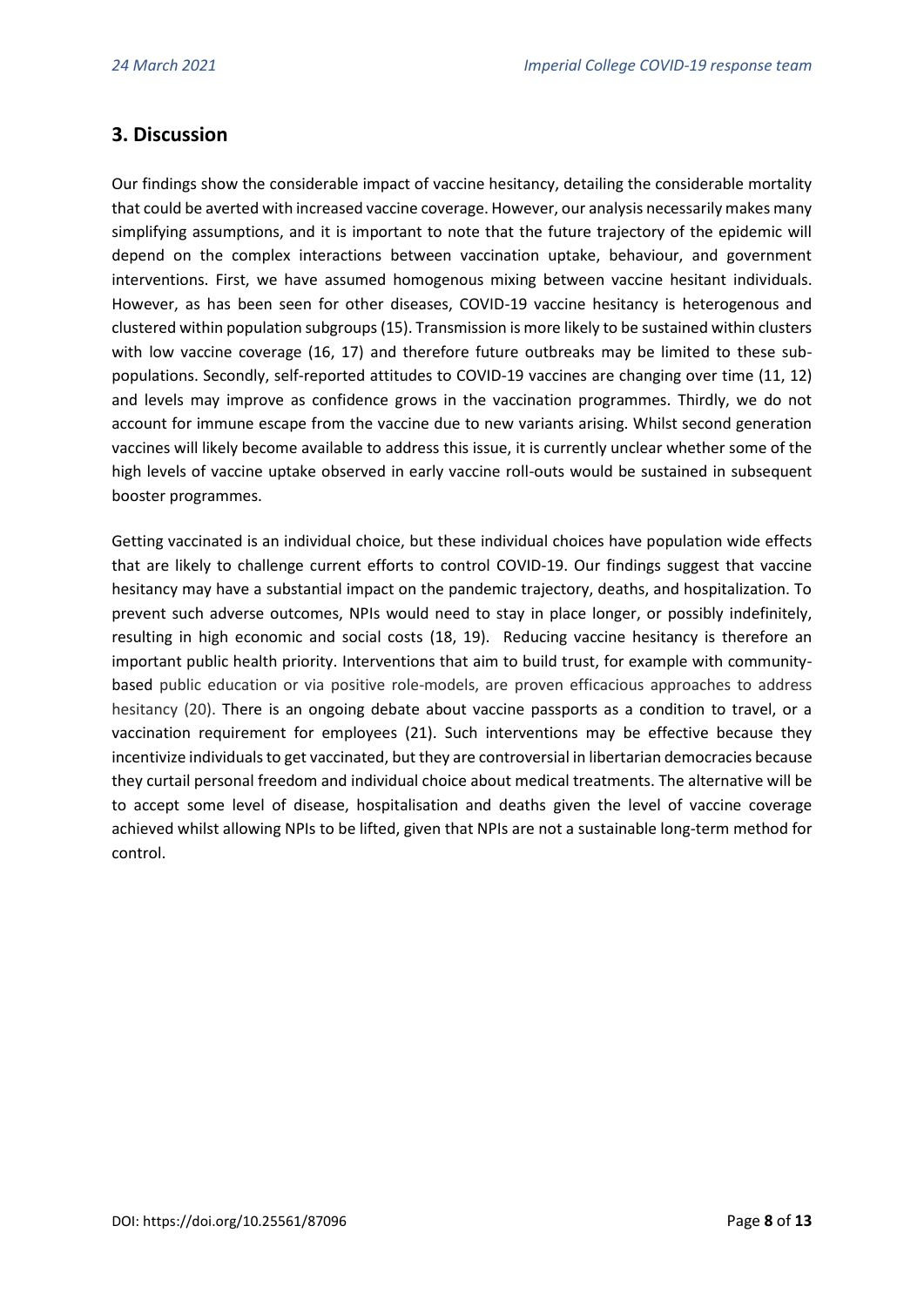## **4. Methods**

### **4.1 Vaccine hesitancy data**

Attitudes towards COVID-19 vaccination were obtained from the Imperial College London YouGov Covid 19 Behaviour Tracker Data(12). This data set includes weekly surveys about people's behaviours in response to COVID-19 (including vaccines) as well as standard demographic questions on age, gender, and household structure.

We extracted the survey results from February  $8^{th}$  - February 15<sup>th</sup>, 2021 for 10 European countries. To assess vaccine hesitancy, we used data from one question pertaining to COVID-19 vaccine acceptance in which participants were asked to what extent they would definitely get a COVID-19 vaccine, if it became available to them next week. Answers were obtained on a numeric scale ranging from "Strongly agree  $-1$ " to "Strongly disagree  $-5$ ". We grouped survey results into 5-year age groups and categorised three vaccine acceptance levels for each group - high, middle, and low vaccine hesitancy - where vaccine acceptance was the proportion of individuals whose answers were "1", "1 or 2" and "1,2 or 3" respectively.

#### **4.2 Mathematical model**

We used a previously developed mathematical model for SARS-CoV-2 transmission and vaccination (9). The age-structured deterministic SEIR-type compartmental model incorporates an age specific probability of infection determined by age-based contact matrices as well as the disease clinical pathway, which includes hospitalisation, oxygen support and intensive care needs. Vaccination is modelled as an additional dimension disaggregating the population into those who have not received the vaccine, have received the vaccine but are not yet protected, have received the vaccine and are protected and those who have received the vaccine but are no-longer protected (if vaccine-derived immunity is not life-long). In this model only those who are currently infected do not receive the vaccine. Protection due to vaccination is modelled at two stages in the model; 1) reducing the probability of infection upon exposure (efficacy against infection) and 2) reducing the probability of hospitalisation being indicated after developing disease (efficacy against hospitalisation and death).

Parameters for SARS-CoV-2 infection, health care capacity, age-distribution and contact patterns are based on previous work (9, 22) . Vaccine induced immunity was assumed lifelong, while natural immunity was assumed to last for an average of one year (23). To produce simulations representing the different vaccines approved to date, each scenario was run for two vaccines: one with high efficacy (94% efficacy against infection(4)) and one with moderate efficacy (63% efficacy against infection(5)). For both vaccines we assume an additional 60% efficacy against hospitalisation for breakthrough infections, resulting in an overall vaccine efficacy against hospitalisation and death of 98% for the high efficacy vaccine and 85% for the moderate efficacy vaccine. A summary of key parameters is given in Table S1. The model code is freely available at [https://github.com/mrc-ide/nimue.](https://github.com/mrc-ide/nimue)

To mimic current vaccine rollout plans, vaccination is introduced in the population at the beginning of January 2021. We assumed that only individuals aged 15 years and above are vaccinated and that vaccination occurs at a constant rate that results in 98% of the adult population and hence 80% of the population being vaccinated after ten months under the ideal vaccine hesitancy scenario. For other vaccine hesitancy scenarios, we implement the same rate of vaccination (given that this is constrained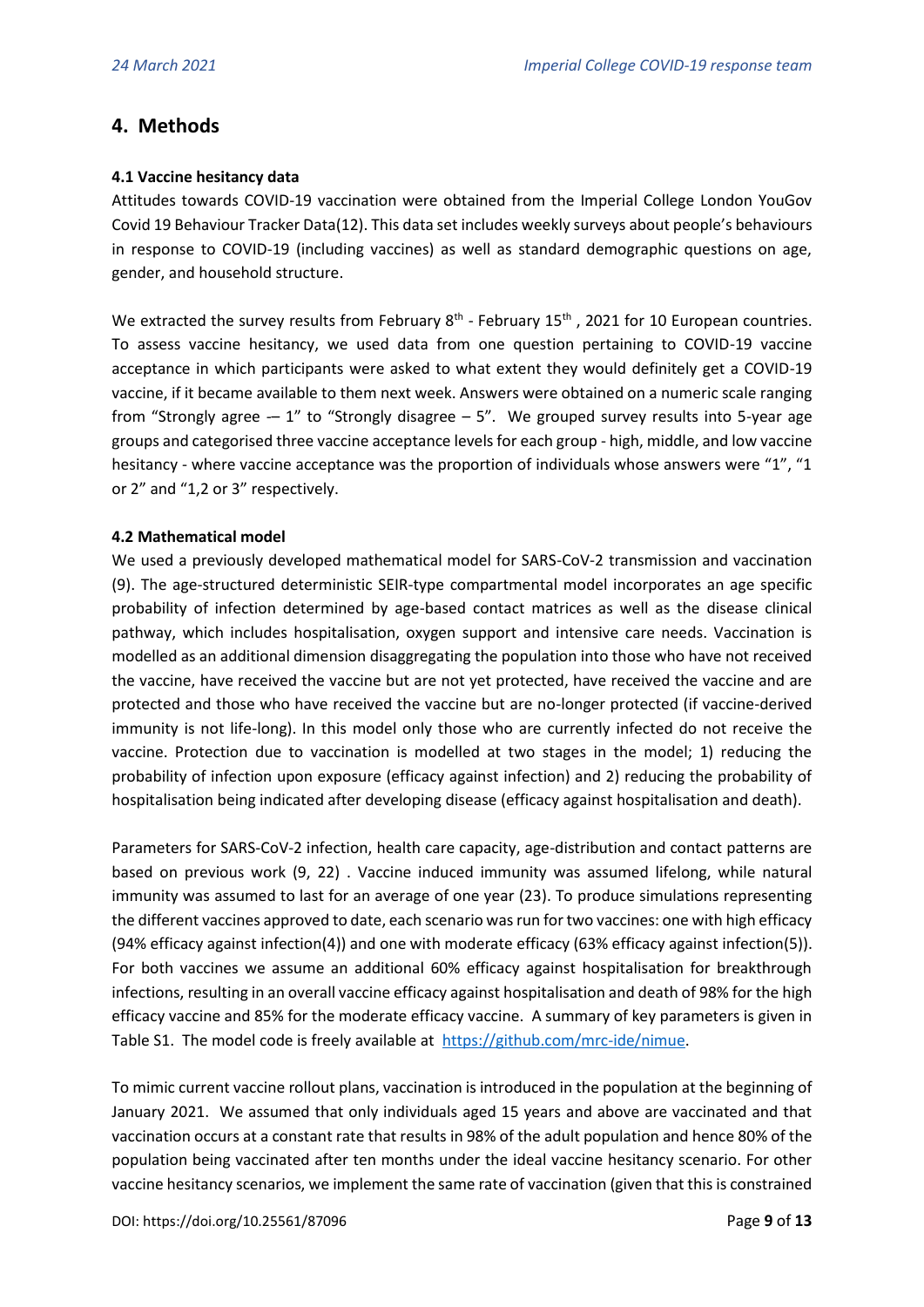not by vaccine uptake but by the supply and delivery of vaccines) such that the final lower level of coverage is achieved earlier than ten months. Vaccines are allocated prioritising older age groups first: with 80+ years vaccinated first and then sequentially including additional age groups in 5-year age-bands down to 15-19 years.

### **4.3 Simulations**

To simulate a representative pre-vaccination scenario, we generated a scenario in which Rt was 2.5 up to April 2020, subsequently decreased to 1 to represent the impact of NPIs against the first wave, and then rose to 1.5 during the latter half of 2020 to represent a second wave. Following the introduction of vaccination in January 2021, we set Rt to increase in 5 fixed steps. The time for each step increase was determined by estimating when vaccination coverage had reached levels such that the effective reproduction number in the presence of vaccination was one  $(R<sub>eff</sub>=1)$ . This coverage was estimated based on the following equation:

$$
Coverage * efficacy = 1 - \frac{1}{R_t}
$$

At the end of the vaccination period,  $R_t$  remained at a value such that the effective reproduction number continued at the threshold value of 1, taking into account final vaccination coverage and vaccine efficacy.

We consider four potential scenarios for vaccine coverage per age group:

- 1) Ideal: 98% coverage for all age groups 15+.
- 2) Optimistic: Final coverage per age group is given by vaccine acceptance from the low vaccine hesitancy level.
- 3) Neutral: Final coverage per age group is given by vaccine acceptance from the middle vaccine hesitancy level.
- 4) Pessimistic: Final coverage per age group is given by vaccine acceptance from the high vaccine hesitancy level.

When analysing the impact of lifting NPIs, the Rt profile following the introduction of vaccination was generated based on an ideal scenario for vaccination uptake. Conversely, when evaluating the degree to which NPIs would need to remain in place, the Rt profile after the introduction of vaccination was set up based on each one of the vaccine coverage scenarios described above.

Simulations for the representative scenario were run using a U.K representative contact matrix [\(https://github.com/sbfnk/socialmixr\)](https://github.com/sbfnk/socialmixr) and epidemics were seeded at the end February 2020 with 20 cases. As an output for each simulation, we estimated the number of deaths and hospitalisations associated with COVID-19 over the two-year period from 1 January 2021 to 31 December 2022.

To generate country specific simulations, we parameterise the model with data on the population size and age distribution of the country [\(https://population.un.org/wpp/\)](https://population.un.org/wpp/) and representative contact matrices obtained from a systematic review of social contact surveys through the socialmixR package [\(https://github.com/sbfnk/socialmixr\)](https://github.com/sbfnk/socialmixr) . The model was then fitted to reported daily cases and deaths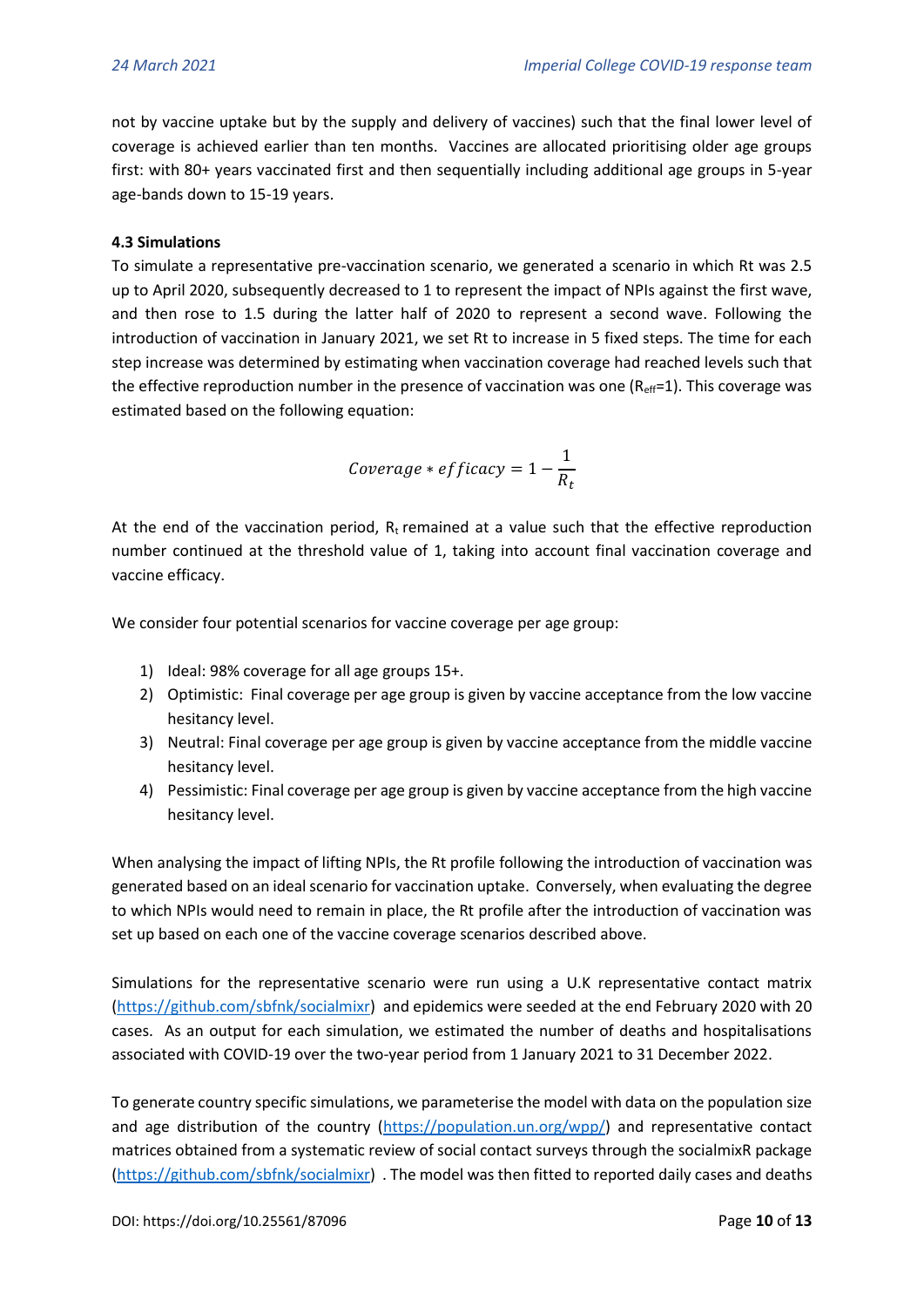up to December 31<sup>st</sup>, 2020 by varying three parameters - the start date of the epidemic, the initial R0 and the effect size of changes in mobility on transmission (using mobility data from Google [\(https://www.google.com/covid19/mobility](https://www.google.com/covid19/mobility) )). Model fitting was performed using a Metropolis Hastings MCMC based sampling scheme as previously described(24). The resulting fit generates an Rt trajectory up to the introduction vaccination in January 2021, after which, Rt was set to increase by 10 fixed steps, up to the theoretical herd immunity threshold based on an ideal vaccination schedule (as described above). The pandemic trajectory was evaluated for two scenarios: An ideal scenario and a neutral vaccine hesitancy scenario (as described above), using country specific data on vaccine hesitancy and demography.

# **5. Data availability**

All data used in this study are from publicly accessible sources and the results generated are available from the corresponding author on reasonable request.

# **6. Acknowledgements**

All authors acknowledge funding from the MRC Centre for Global Infectious Disease Analysis (reference MR/R015600/1), jointly funded by the UK Medical Research Council (MRC) and the UK Foreign, Commonwealth & Development Office (FCDO), under the MRC/FCDO Concordat agreement and is also part of the EDCTP2 programme supported by the European Union. KH acknowledges funding by Community Jameel. PW and ABH acknowledge funding from the Imperial College Research Fellowship scheme. ACG, DOM and GDC acknowledge funding from The Wellcome Trust (no. 215143/Z/18/Z to DOM).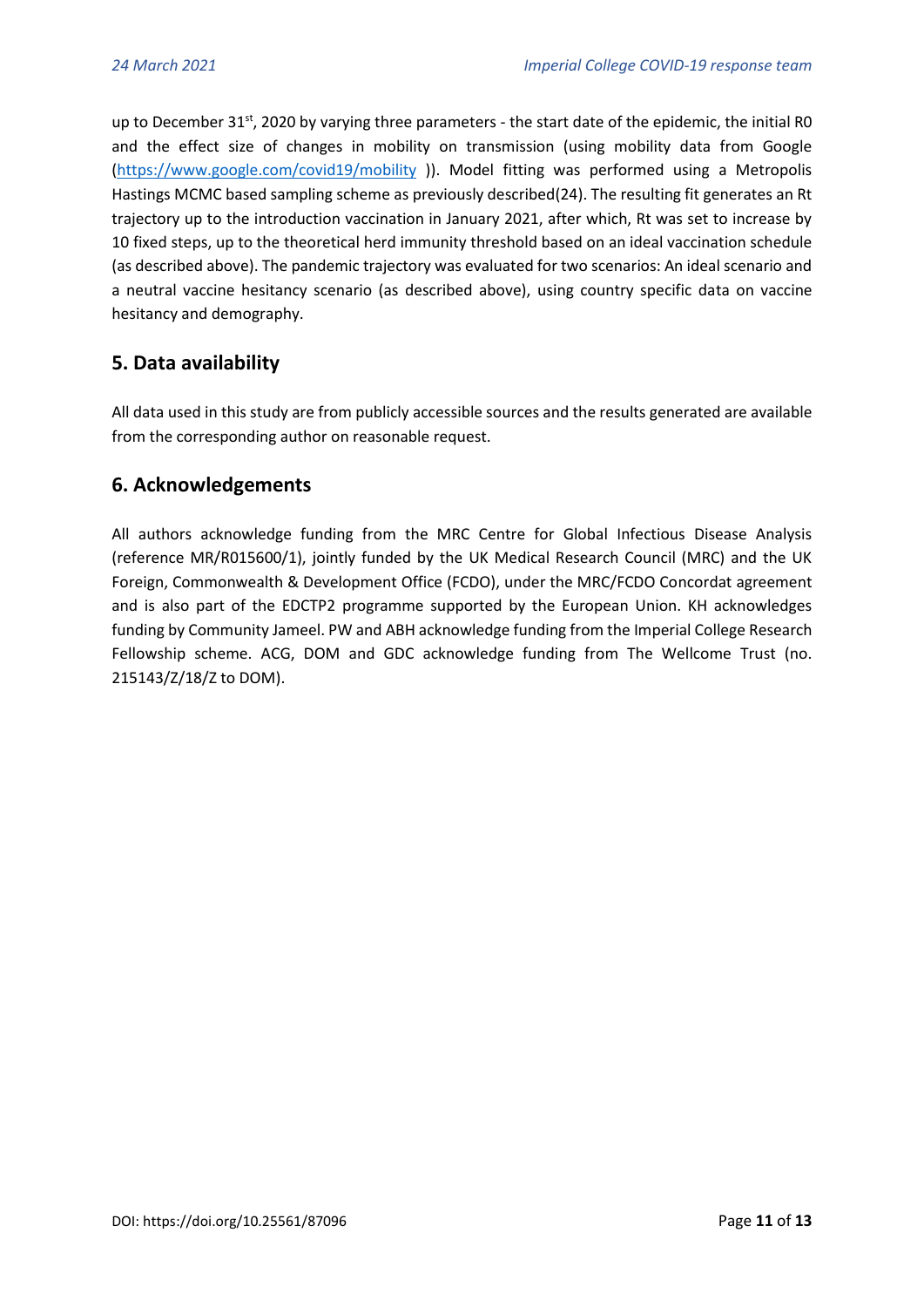# **7. References**

1. Flaxman S, Mishra S, Gandy A, Unwin HJT, Mellan TA, Coupland H, et al. Estimating the effects of non-pharmaceutical interventions on COVID-19 in Europe. Nature. 2020;584(7820):257-61.

2. LSHTM Vaccine Centre. COVID-19 vaccine tracker 2021 [updated 16 February 2021. Available from: [https://vac-lshtm.shinyapps.io/ncov\\_vaccine\\_landscape/#.](https://vac-lshtm.shinyapps.io/ncov_vaccine_landscape/)

3. Ritchie H, Ortiz-Ospina E, Beltekian D, Mathieu E, Hasell J, Macdonald B, et al. Coronavirus (COVID-19) Vaccinations Our World in Data 2021 [updated 17 February 2021. Available from: [https://ourworldindata.org/covid-vaccinations#.](https://ourworldindata.org/covid-vaccinations)

4. Polack FP, Thomas SJ, Kitchin N, Absalon J, Gurtman A, Lockhart S, et al. Safety and Efficacy of the BNT162b2 mRNA Covid-19 Vaccine. New England Journal of Medicine. 2020;383(27):2603-15.

5. Voysey M, Clemens SAC, Madhi SA, Weckx LY, Folegatti PM, Aley PK, et al. Safety and efficacy of the ChAdOx1 nCoV-19 vaccine (AZD1222) against SARS-CoV-2: an interim analysis of four randomised controlled trials in Brazil, South Africa, and the UK. The Lancet. 2021;397(10269):99-111.

6. Baden LR, El Sahly HM, Essink B, Kotloff K, Frey S, Novak R, et al. Efficacy and Safety of the mRNA-1273 SARS-CoV-2 Vaccine. New England Journal of Medicine. 2020;384(5):403-16.

7. Logunov DY, Dolzhikova IV, Shcheblyakov DV, Tukhvatulin AI, Zubkova OV, Dzharullaeva AS, et al. Safety and efficacy of an rAd26 and rAd5 vector-based heterologous prime-boost COVID-19 vaccine: an interim analysis of a randomised controlled phase 3 trial in Russia. The Lancet.

8. Sinovac Biotech Ltd. Sinovac Announces Phase III Results of Its COVID-19 Vaccine. 2021.

9. Hogan AB, Winskill P, Watson OJ, Walker PGT, Whittaker C, Baguelin M, et al. Report 33: Modelling the allocation and impact of a COVID-19 vaccine. Imperial College London; 2020 September 25

10. Loomba S, de Figueiredo A, Piatek SJ, de Graaf K, Larson HJ. Measuring the impact of COVID-19 vaccine misinformation on vaccination intent in the UK and USA. Nature Human Behaviour. 2021.

11. Lazarus JV, Ratzan SC, Palayew A, Gostin LO, Larson HJ, Rabin K, et al. A global survey of potential acceptance of a COVID-19 vaccine. Nature Medicine. 2021;27(2):225-8.

12. Jones SP, Imperial College London, YouGov Plc. Imperial College London YouGov Covid Data Hub. YouGov Plc; 2020.

13. Freeman D, Loe BS, Chadwick A, Vaccari C, Waite F, Rosebrock L, et al. COVID-19 vaccine hesitancy in the UK: the Oxford coronavirus explanations, attitudes, and narratives survey (Oceans) II. Psychological Medicine. 2020:1-15.

14. Brauner JM, Mindermann S, Sharma M, Johnston D, Salvatier J, Gavenčiak T, et al. Inferring the effectiveness of government interventions against COVID-19. Science. 2021;371(6531):eabd9338.

15. de Figueiredo A. Sub-national forecasts of COVID-19 vaccine acceptance across the UK: a large-scale cross-sectional spatial modelling study. medRxiv2020.

16. Truelove SA, Graham M, Moss WJ, Metcalf CJE, Ferrari MJ, Lessler J. Characterizing the impact of spatial clustering of susceptibility for measles elimination. Vaccine. 2019;37(5):732-41.

17. Salathé M, Bonhoeffer S. The effect of opinion clustering on disease outbreaks. Journal of the Royal Society, Interface. 2008;5(29):1505-8.

18. Nicola M, Alsafi Z, Sohrabi C, Kerwan A, Al-Jabir A, Iosifidis C, et al. The socio-economic implications of the coronavirus pandemic (COVID-19): A review. International journal of surgery (London, England). 2020;78:185-93.

19. Mandel A, Veetil V. The Economic Cost of COVID Lockdowns: An Out-of-Equilibrium Analysis. Economics of Disasters and Climate Change. 2020;4(3):431-51.

20. Vergara RJD, Sarmiento PJD, Lagman JDN. Building public trust: a response to COVID-19 vaccine hesitancy predicament. Journal of Public Health. 2021.

21. Brown RCH, Kelly D, Wilkinson D, Savulescu J. The scientific and ethical feasibility of immunity passports. The Lancet Infectious Diseases. 2021;21(3):e58-e63.